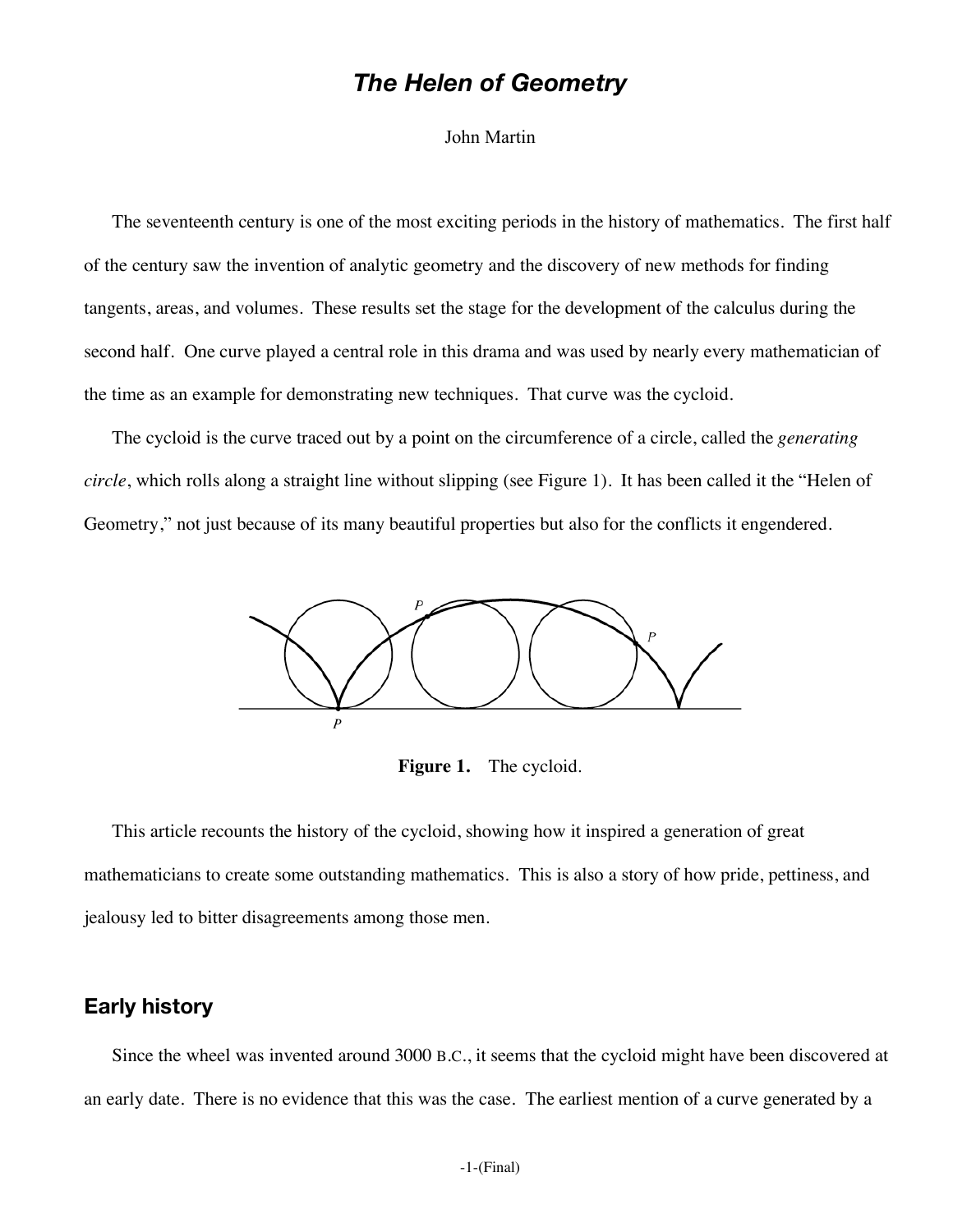point on a moving circle appears in 1501, when Charles de Bouvelles [**7**] used such a curve in his mechanical solution to the problem of squaring the circle.

Galileo was one of the first to give serious consideration to the cycloid. In a letter to Cavalieri in 1640, he said that he had been thinking about the curve for more than fifty years. It was Galileo who named it the 'cycloid,' from a Greek word meaning circle-like. He also attempted its quadrature, that is, finding the area of the region under one arch of the curve. His method was simple and direct. He cut the arch and generating circle from the same material and compared their weights, concluding that the area under an arch is close to three times that of the generating circle [**15**].

Father Marin Mersenne (after whom Mersenne primes are named) became interested in the cycloid around 1615. He was in contact with many prominent mathematicians and it is possible that he had heard of the curve from Galileo. Mersenne noted that the distance along the baseline between consecutive cusps of the cycloid is equal to the circumference of the generating circle. (One advantage of being the first to consider an idea is that the early theorems are fairly obvious!) He thought that the curve itself might be a semiellipse [**1**, p. 156]. This guess is not too far off, as Figure 2 shows.



**Figure 2.** A comparison of the cycloid and semiellipse.

In 1628, Mersenne encouraged Gilles de Roberval to study the cycloid. By 1634, Roberval had solved the quadrature problem, showing that the area under one arch of the curve is *exactly* three times the area of the generating circle. By 1638, he could draw the tangent to the curve at any point, and had found the volume generated when the region under an arch is revolved about the baseline. He chose not to publish these results, which led to some unpleasant priority disputes. For whenever someone announced a theorem on the cycloid, Roberval would send out letters claiming to have found the same result earlier. His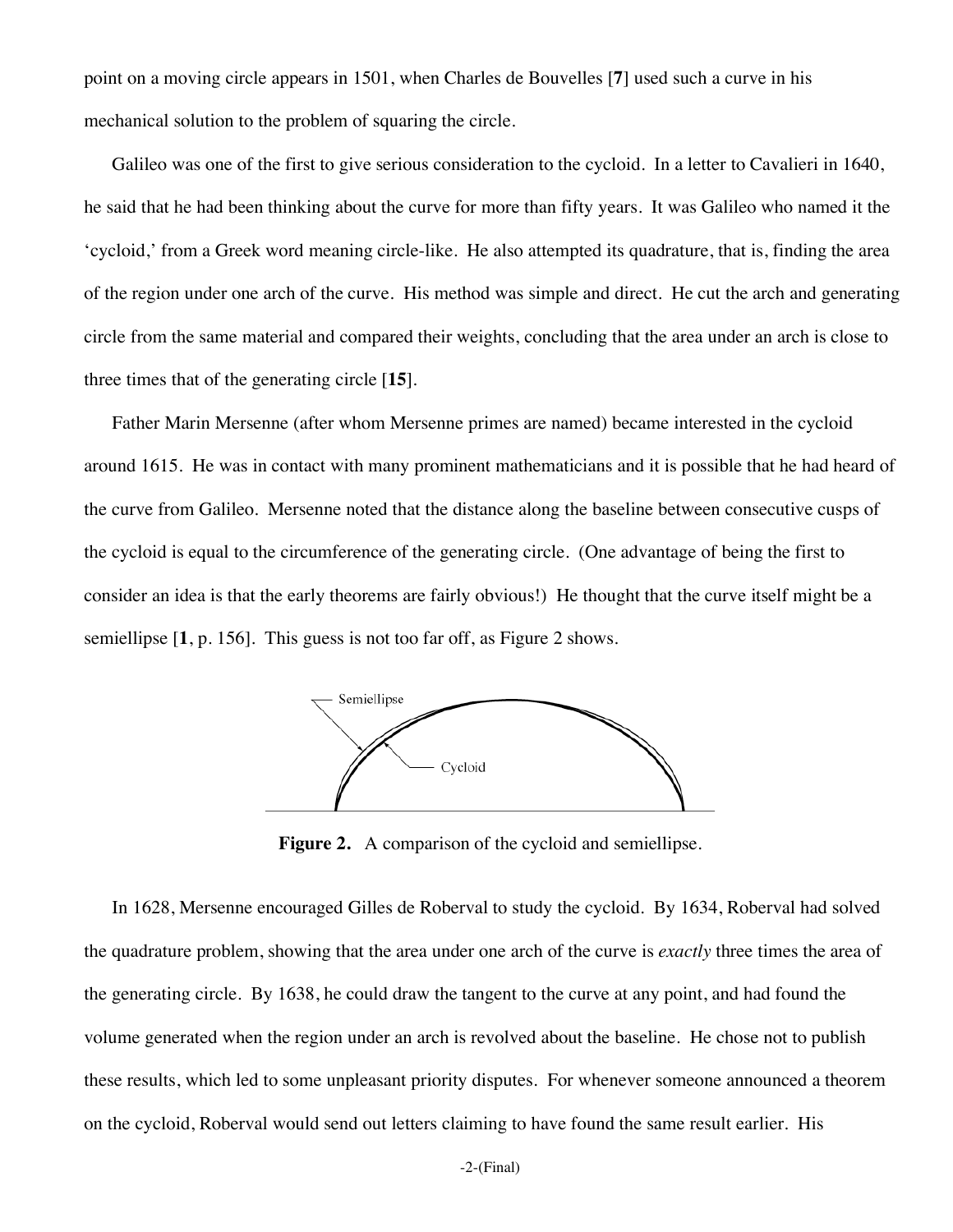reluctance to publish may be explained by the fact that he held the Ramus chair of mathematics in the Collège Royal, a position filled every three years by an open competition. The incumbent was responsible for writing the problems used in the competition, so it was to his advantage to keep his best methods secret. Roberval did this well. His methods were not published until 1693, eighteen years after his death [**1**, p. 150].

#### **Roberval's representation**

From our modern perspective, the most efficient way to represent the cycloid is in parametric form, using trigonometric functions. In Roberval's time, the values of the trigonometric ratios were well known, but the function concept had not been developed. He studied the cycloid as a curve defined in the following way (see Figure 3) [**6**, p. 447]: "Let the diameter *AB* of the circle *AGB* move along the tangent *AC* , always remaining parallel to its original position until it takes the position  $\overline{CD}$ , and let *AC* be equal to the semicircle *AGB*. At the same time, let the point *A* move on the semicircle *AGB*, in such a way that the speed of *AB* along *AC* may be equal to the speed of *A* along the semicircle *AGB*. [In this way, the distance from *A* to *X* along the baseline will be equal to the distance from *X* to *A*! along the semicircle, as it would be if the circle were rolling.] Then, when  $\overline{AB}$  has reached the position  $\overline{CD}$ , the point *A* will have reached the position *D*. Thus the point *A* is carried along by two motions – its own on the semicircle *AGB*, and that of the diameter along  $\overline{AC}$ ."



**Figure 3.** Roberval's definition of the cycloid.

-3-(Final)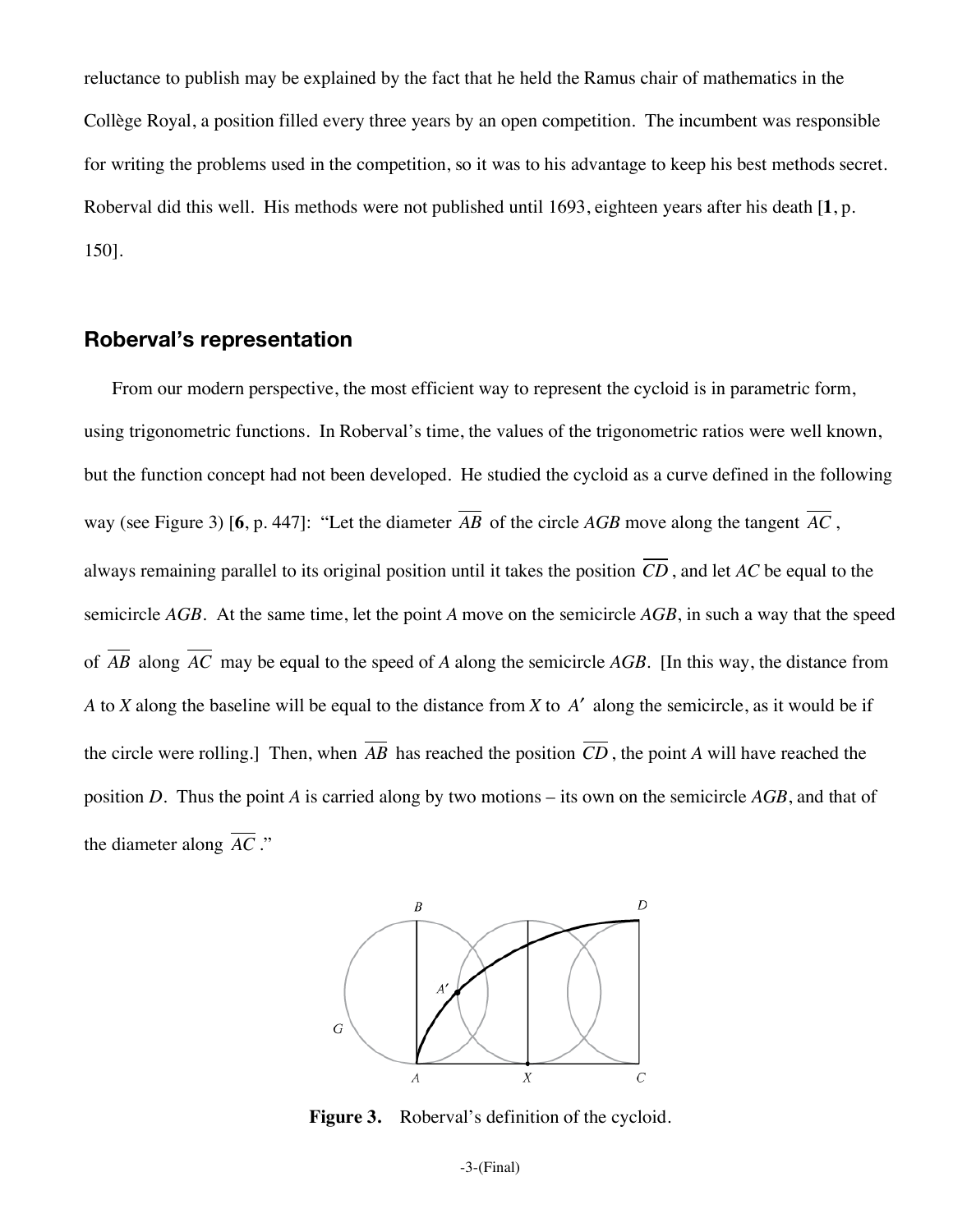# **Roberval's quadrature**

To find the area of the region under one arch of the cycloid Roberval began by drawing a new curve, which he called the *companion curve*, constructed in the following way. Let *P* be any point on the cycloid. Along a line parallel to  $\overline{AC}$ , draw  $\overline{PQ}$  congruent to the semi-chord  $\overline{EF}$ . (See Figure 4 where additional semi-chords and their corresponding segments are shown.) The companion curve is the locus of *Q*. The curve is actually a sinusoid though Roberval was probably unaware of this.



**Figure 4.** The companion curve to the cycloid.

Roberval showed that the area of the region between the cycloid and its companion curve is half the area of the generating circle, or  $\frac{1}{2}\pi a^2$ . This follows from the two-dimensional version of Cavalieri's principle: "If two regions bounded by parallel lines are such that any parallel between them cuts each region in segments of equal length, then the regions have equal area." Since the companion curve is constructed so that slices through both regions at equal heights have the same length, the areas are equal. Roberval used Cavalieri's principle again to show that the companion curve divides the rectangle *ABDC* into two parts with equal areas (see Figure 5), since for each segment  $\overline{MN}$  in the region on the left there is a corresponding congruent segment  $\overline{RS}$  in the region on the right. Hence, the area under the companion curve is equal to half the area of the rectangle, or  $\frac{1}{2}$  $\left[\frac{1}{2}(2\pi a)\times 2a\right] = \pi a^2$ . Now, the area under one arch of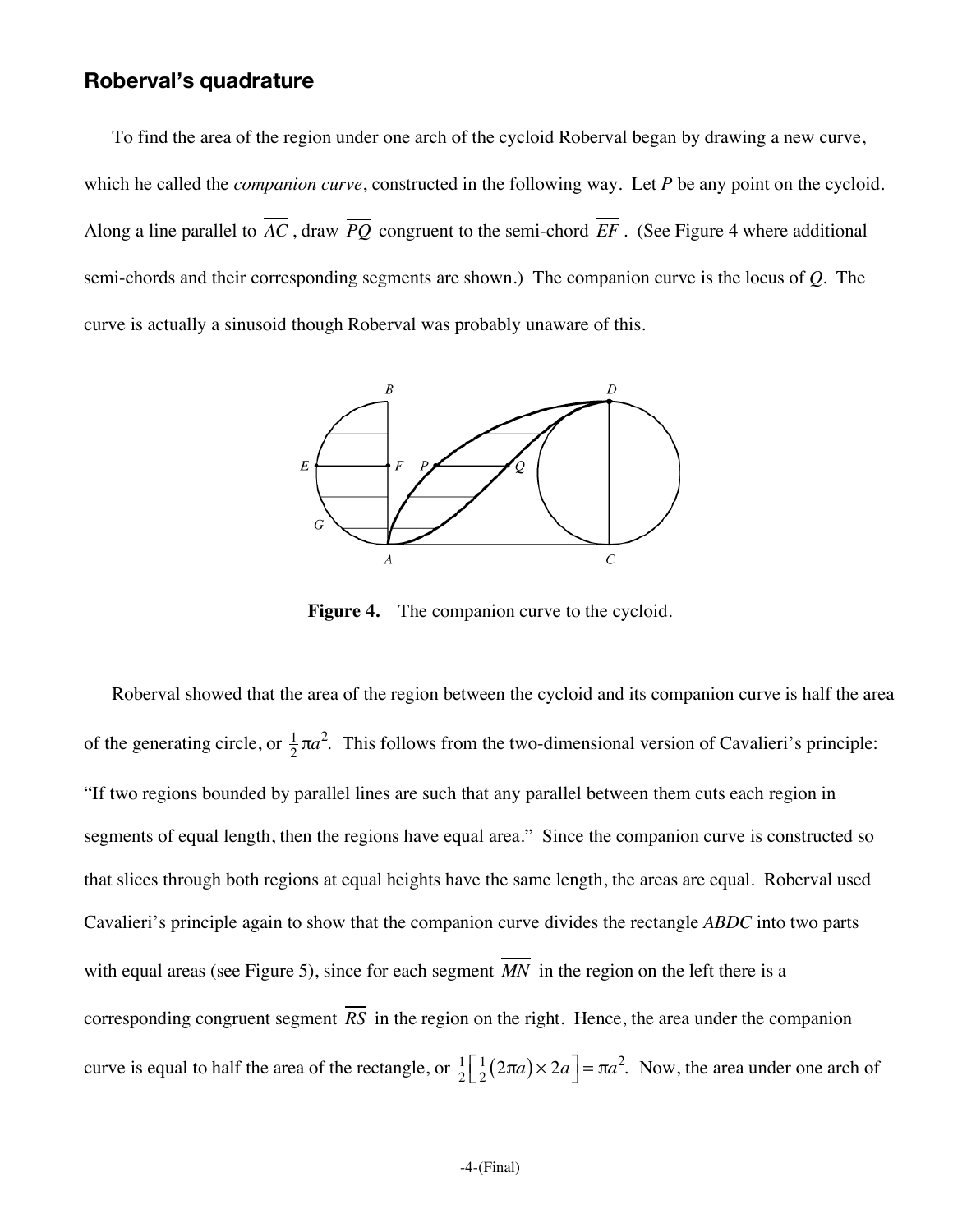the cycloid is twice the sum of the areas of regions *APDR* and *AQDC*. It follows that this area is  $3\pi a^2$ , as promised.



**Figure 5.** The companion curve bisects the rectangle *ABDC.*

### **Descartes' tangent construction**

Roberval sent his quadrature to Mersenne who in turn challenged Rene Descartes and Pierre de Fermat to verify the result, which they did. When Descartes learned how Roberval had calculated the area he commented [**11**], "Roberval has labored overmuch to produce so small a result." In response, Roberval replied, "Prior knowledge of the answer to be found has no doubt been of assistance." In August of 1638 Roberval, Fermat, and Descartes each gave Mersenne a different method for drawing tangents to the cycloid. In the argument that followed between Fermat and Descartes over who had the better construction, Descartes denounced Fermat's demonstration as "the most ridiculous gibberish I've ever seen." Roberval sided with Fermat and this prompted Descartes to write letters to Mersenne criticizing Roberval's construction. This quarrel was due in part to the fact that there was no general agreement at the time on what it meant for a line to be tangent to a curve [**15**]. It was Fermat's approach that eventually led to the modern definition of the tangent as the limiting position of the secant.

Here is Descartes' ingenious solution. To draw the tangent at any point *P* on the half arch of the cycloid *AGD* (see Figure 6), first draw  $\overline{PE}$  parallel to the base  $\overline{AC}$  intersecting the circle at *E*. Next draw  $\overline{PQ}$ parallel to *EC* and *PH*  $\leftrightarrow$ perpendicular to *PQ* at *P*. *PH*  $\leftrightarrow$ is the required tangent line [**15**].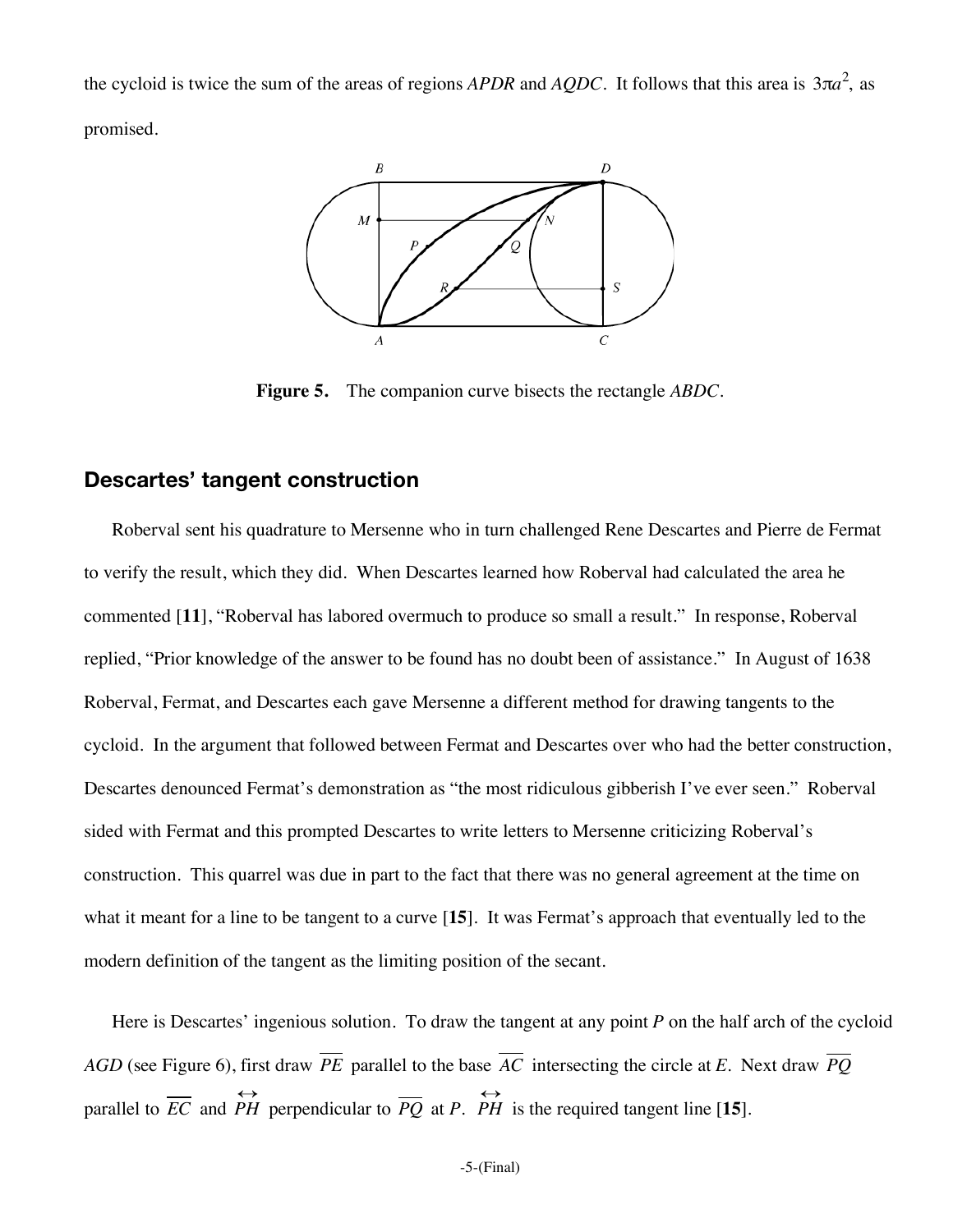

Figure **6.** Descartes' tangent construction.

Descartes gave the following justification. In place of a rolling circle consider a rolling polygon; in the case of Figure 7, a hexagon *ABCDEF*. As the hexagon rolls along the line, vertex *A* will trace out a sequence of circular arcs whose centers will be at the points  $B, C', D'$ , and so on. The tangents to each of these arcs will be perpendicular to the line joining the point of tangency to the center of the arc. Descartes [**2**, p. 309] argued, "the same would happen with a polygon of one hundred thousand million sides, and consequently also with the circle." His construction determines point *Q* in Figure 6, the location of the generating circle along the baseline that corresponds to point *P*.



**Figure 7.** Justification of Descartes' construction.

### **Torricelli's publication**

In 1644, Evangelista Torricelli [**13**, p. 410], a pupil of Galileo, published his quadrature of the cycloid in an appendix to his book *Opera Geometrica*, where he wrote: "One now asks what proportion the cycloidal space has to its generating circle. We demonstrate (and may thanks be given to God) that it is triple."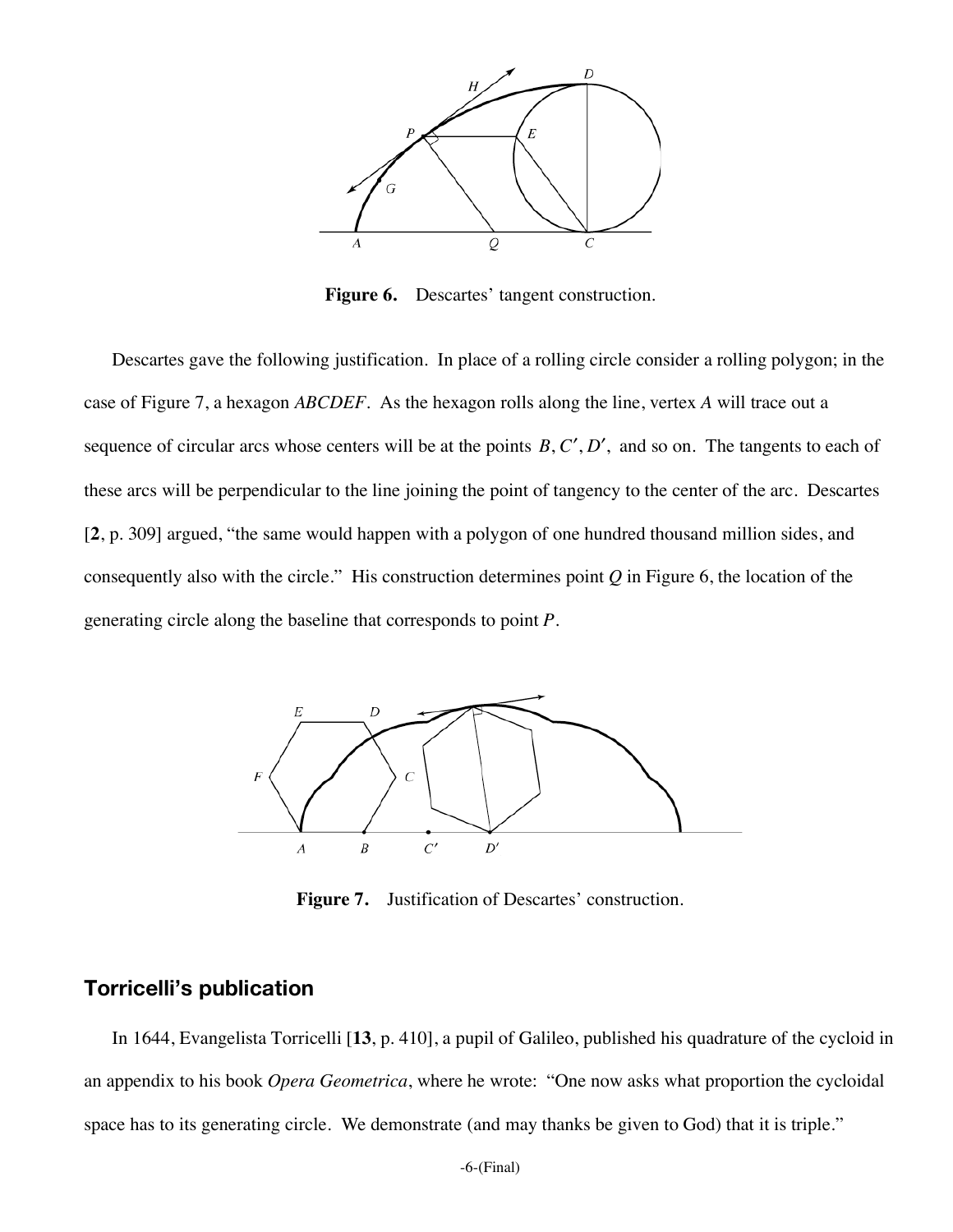Torricelli's treatise is the first known article on the cycloid. Roberval was furious with Torricelli for publishing a result that he considered to be his own discovery and in a widely circulated letter, accused him of stealing the proof. Torricelli died in 1647 shortly after learning of this charge of plagiarism. A rumor started that his death was the result of the shame he felt at being accused of such a dishonorable deed. The truth is that he died from typhoid as he was attempting to gather material to support the originality of his work. It is now known that both men made their discoveries about the cycloid, independently of one another [**8**].

#### **Pascal's contest**

After demonstrating mathematical talent at an early age, Blaise Pascal turned his attention to theology, denouncing the study of mathematics as a vainglorious pursuit. Then one night, unable to sleep as the result of a toothache, he began thinking about the cycloid and to his surprise, his tooth stopped aching. Taking this as a sign that he had God's approval to continue, Pascal spent the next eight days studying the curve. During this time he discovered nearly all of the geometric properties of the cycloid. He issued some of his results in 1658 in the form of a contest, offering a prize of forty Spanish gold pieces and a second prize of twenty pieces. There were two main problems [**10**, p. 343]:

- 1. Determine the area and the center of gravity of that part of half a cycloidal arch, which is above a line parallel to the baseline.
- 2. Determine the volume and center of gravity of the solid generated when the region from problem (1) is revolved about its base and also about its vertical boundary.

Only two papers were received and neither was judged good enough to win the contest. One came from the British mathematician John Wallis, who later corrected a number of errors in his solution and published it. Pascal published his solutions, along with an essay on the "History of the Cycloid." This pamphlet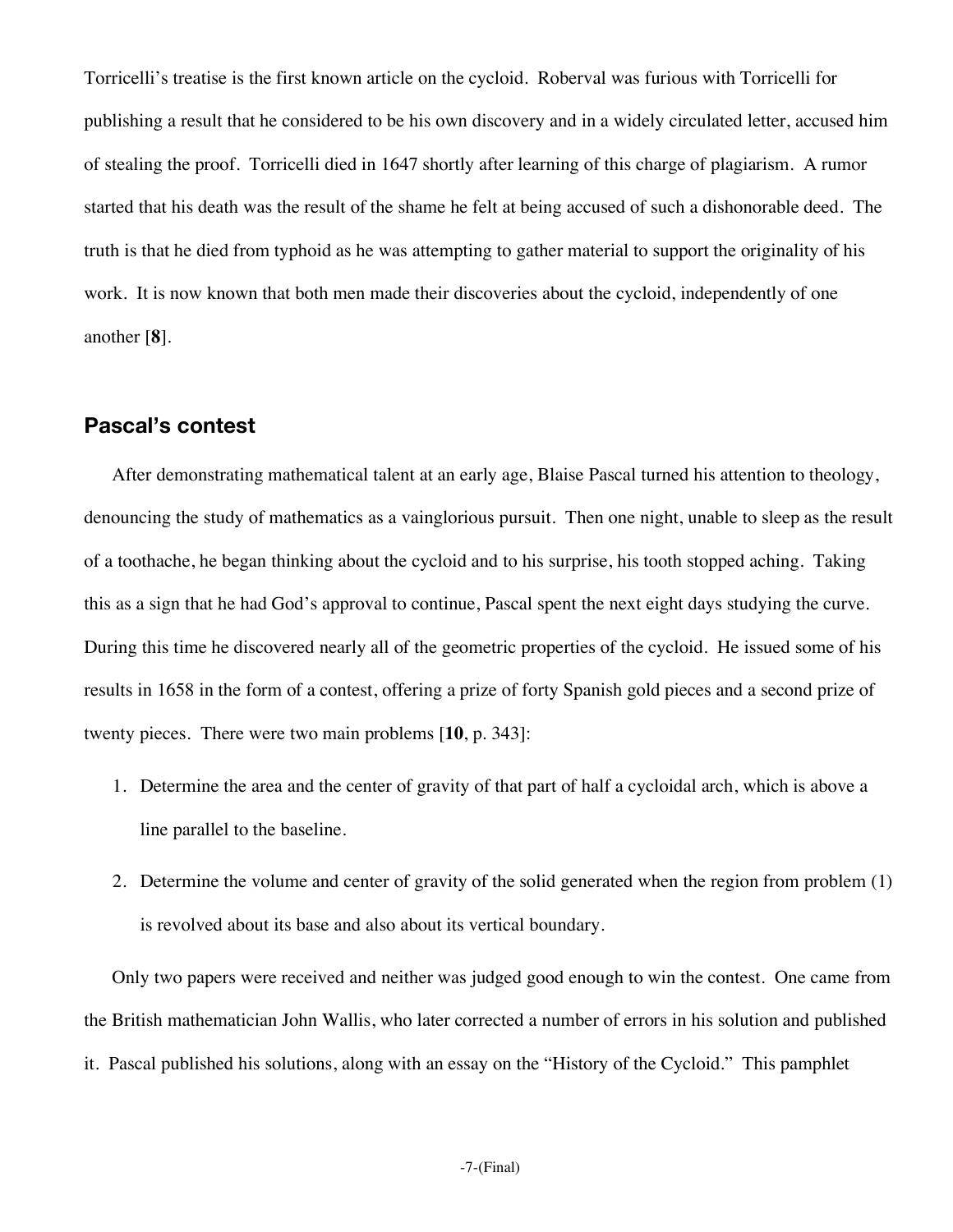caused a great deal of resentment among the Italians since Pascal took Roberval's side in his dispute with Torricelli.

### **Wren's arc length calculation**

Until the 1650's the problem of rectification, that is, finding a straight line equal in length to the arc of a curve, was thought by many to be unsolvable. In fact Descartes [**1**, p. 163], in his second book on geometry, wrote that the relation between curved lines and straight lines is not, nor ever can, be known. By this he meant that it would not be possible to express the length of a curve as a rational multiple of the length of a line segment. However, at the time of Pascal's contest, Sir Christopher Wren, the famous English architect, sent Pascal his claim that the length of the cycloidal arch is *exactly* eight times the radius of the generating circle. Wren did not include a proof, though he had one. This result was new to Pascal, but Roberval insisted that he had proved it some years earlier. Wallis published Wren's proof, which used infinite series, in his treatise on the cycloid.

It is important to note that the problems we have discussed so far–Roberval's quadrature, Descartes' tangent construction, Pascal's contest problems, and Wren's rectification–were first solved geometrically using only the simplest of infinite processes. These original solutions required considerable thought and extraordinary insight. With the invention of the calculus, they became simple exercises.

## **Huygens' tautochrone**

In 1657, the Dutch mathematician, Christiaan Huygens, was thinking about how to make a more accurate clock. Mersenne suggested using a pendulum as a timing device, but Huygens knew that the period of a circular pendulum is not independent of its amplitude and wrote [**16**, p. 71], "In a simple pendulum the swings that are elongated more from the perpendicular are slower than the others. And so in order to correct this defect at first I suspended the pendulum between two curved plates…, which by experiment I learned in what way and how to bend in order to equalize the larger and smaller swings."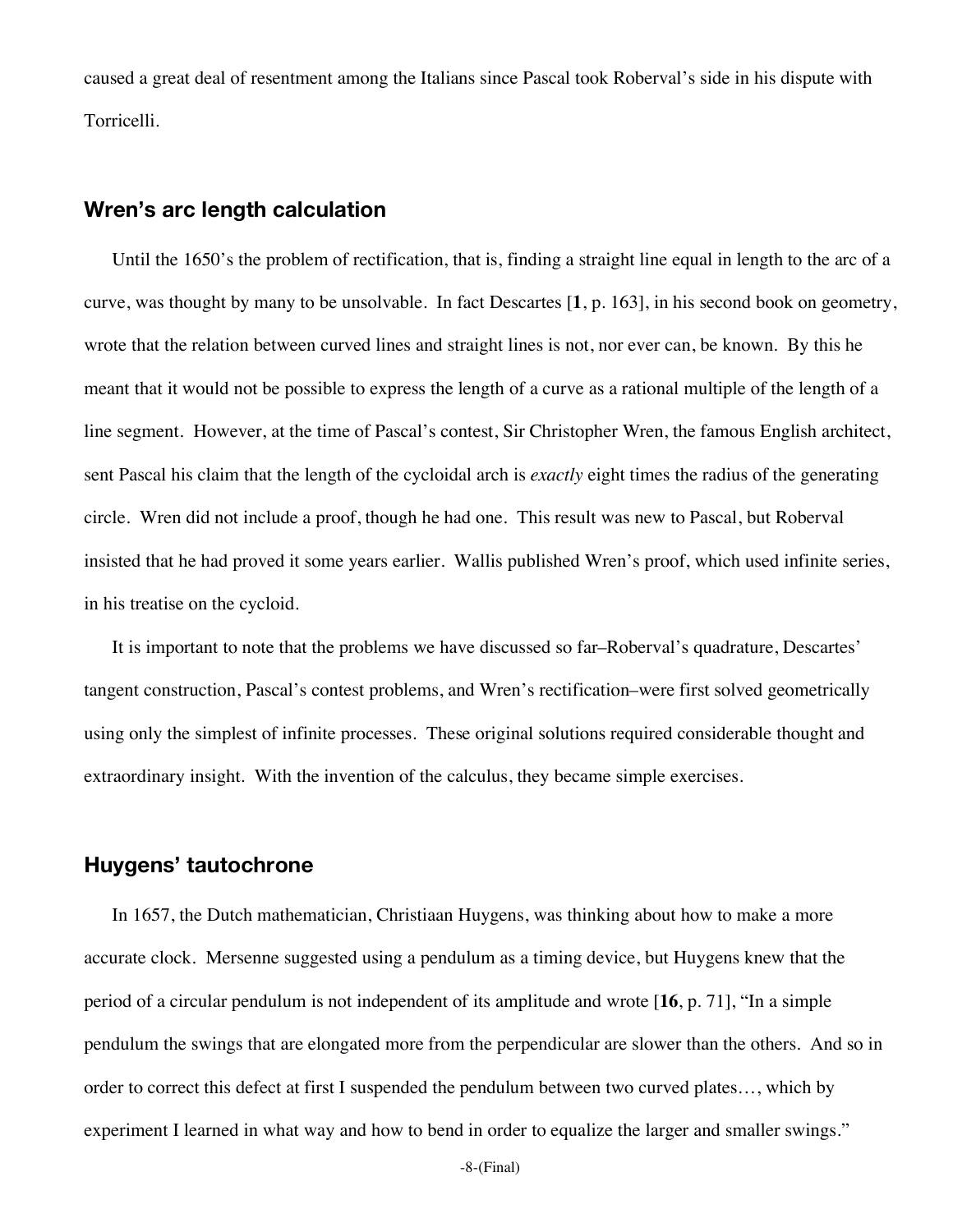What Huygens did was to place nails in the path of a pendulum made with a flexible cord (see Figure 8). The nails altered the path of the bob so that it followed a sequence of circular arcs. By trial and error he was able to construct a system whose period was independent of its amplitude. To force the bob to travel along a smooth rather than piecewise path, he replaced the nails with a pair of curved plates. Inaccuracies in his design caused him to abandon the curved plates in favor of the simpler method of having the pendulum swing in small circular arcs. It is this type of clock that is described in his first book on the subject, *Horologium,* published in 1658.



**Figure 8.** Huygens' pendulum.

His abandonment of the curved plates was short lived. Inspired by Pascal's contest, he noticed that the bob of his curved plate pendulum appeared to follow a cycloid. He was able to show that the frequency of an object forced to follow an inverted cycloid is independent of its amplitude. Thus the cycloid is the *tautochrone* (from the Greek *tauto*, same + *chronos*, time); the curve for which the time taken by a particle, freely accelerated by gravity, to reach the lowest point on the curve is the same regardless of its starting point. Huygens published this result in 1673, in his book *Horologium Oscillatorium*. Here he described his design of a clock made with a flexible pendulum that swung between two curved plates that force the bob to travel on a cycloidal path. Constructed in this way, the pendulum will maintain the same period, regardless of the amplitude of the swing.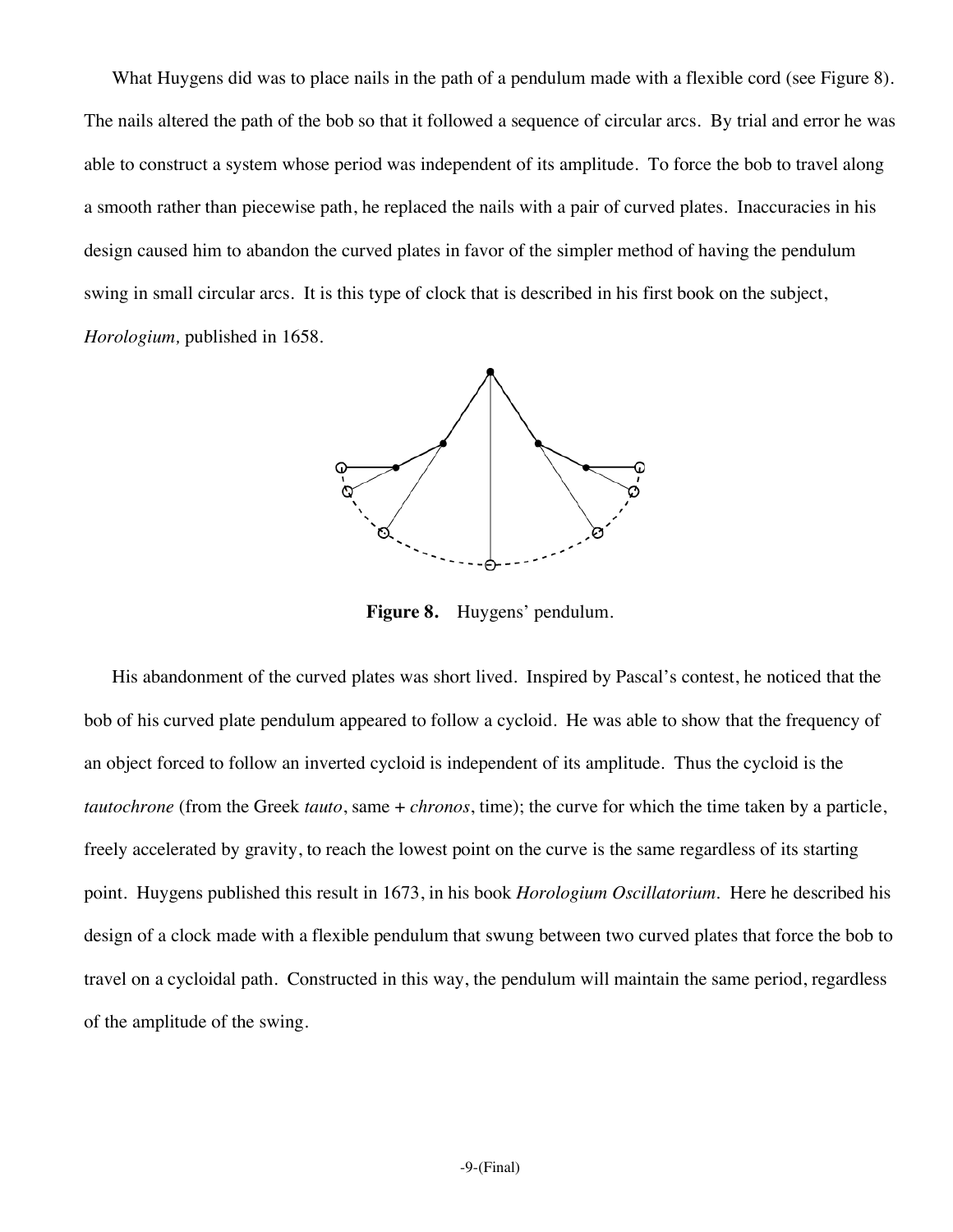Huygens' demonstration that the cycloid is the tautochrone, is a geometric one that follows a long and difficult route [**16**, p. 50]. Using only first year-calculus, the demonstration is straightforward. See for example [**14**].

#### **The involute**

In 1659, Huygens attacked the problem of calculating the shape of the curved plates mathematically. In so doing he discovered another remarkable property of the cycloid. Consider Figure 9, which shows two consecutive arches of a cycloid. Imagine that a thread, attached at point *A*, is wrapped around the curve to point *B* at the top of the arch. As the tightly stretched thread is unwound, its end traces out what is known as an *involute*. What surprised Huygens was the fact that this involute of the cycloid is another cycloid of the same size! Thus, the curved plates were also cycloids, and he could calculate their precise shape. Unfortunately, the cycloidal pendulum clock was not the success that Huygens had hoped because in practice, friction made it no more accurate than a circular one.



**Figure 9.** An involute of the cycloid.

#### **Bernoulli's brachistochrone**

In the June 1696 issue of *Acta Eruditorum* [**6**, p. 497] the following problem was proposed: "If two points *A* and *B* are given in a vertical plane, to assign to a mobile particle *M* the path *AMB* along which, descending under its own weight, it passes from the point *A* to the point *B* in the briefest time." The author was Johann Bernoulli and the problem became known as the *brachistochrone* (from the Greek *brachistos*,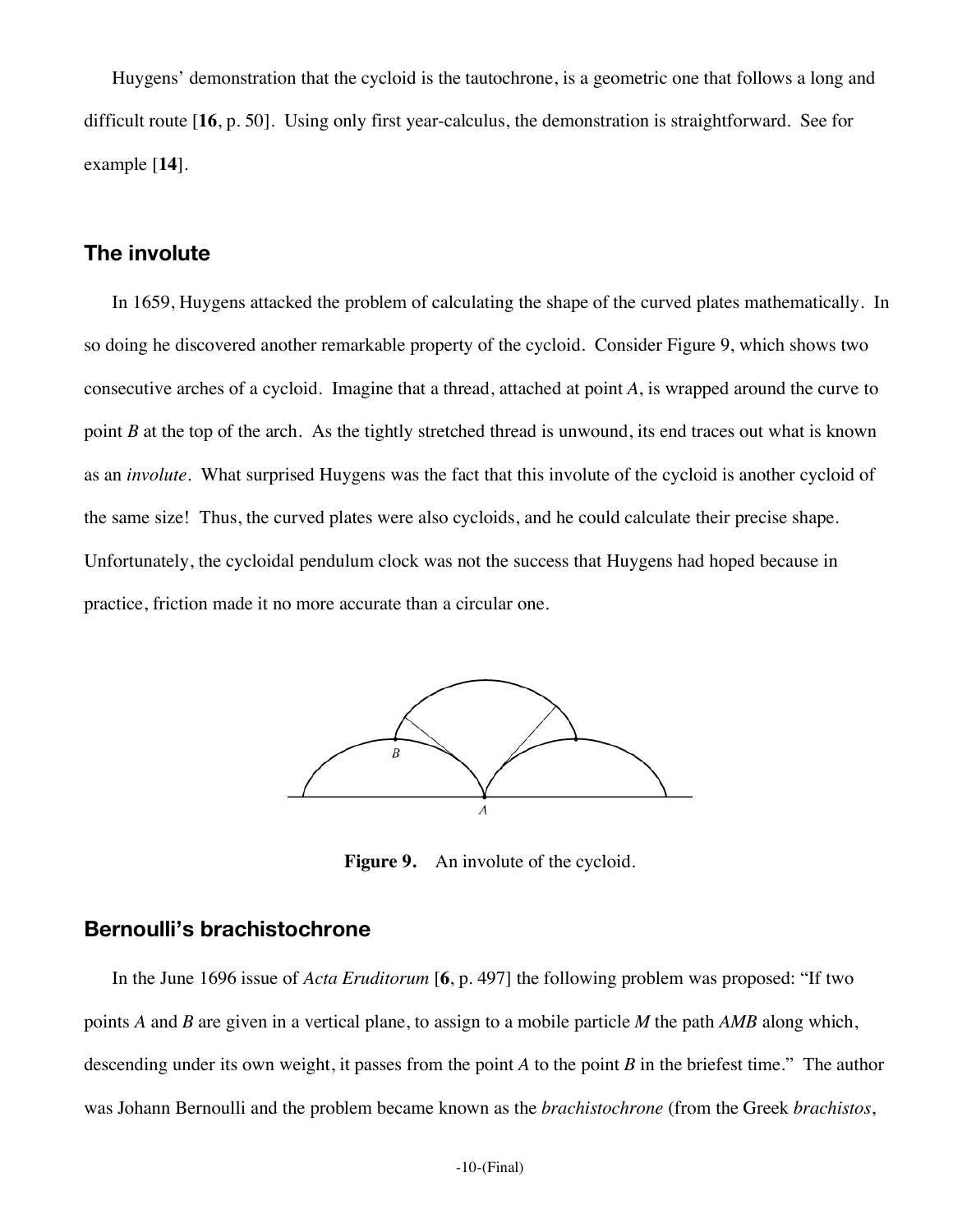shortest + *chronos*, time). Certainly, the shortest distance between *A* and *B* lies along the line segment (a) that joins them (see Figure 10). However, the goal is to find the curve that minimizes the time of descent. It is not obvious which curve accomplishes this. Could it be an arc of a parabola (b), or a circle (c), or something a little more radical (d)?



**Figure 10.** The brachistochrone problem.

Before the problem was published, Johann, his brother Jacob, and Leibniz had solved it, finding that the quickest descent occurred along an arc of a cycloid. They decided to issue it as a challenge to other mathematicians. In the public announcement Bernoulli declared [**9**], "…there are fewer who are likely to solve our excellent problems, aye, fewer even among the very mathematicians who boast that they have wonderfully extended its bounds by means of the golden theorems which (they thought) were known to no one, but which in fact had long previously been published by others." This was a thinly veiled attack on Newton, who by this time had left Cambridge and was Warden of the Mint. It is likely that the Bernoullis and Leibniz hoped to embarrass Newton by showing that he was unable to solve their problem. Legend has it that Newton received the problem in the mail one afternoon and had solved it by morning. He published his solution anonymously in the *Philosophical Transactions of the Royal Society* in January of 1697 [**9**]. A charming, but perhaps apocryphal, story claims that on seeing the solution Bernoulli at once exclaimed, "Ah! I recognize the lion by his paw." The May 1697 issue of the *Acta* contained solutions to the problem by Newton, Leibniz, and the Bernoullis. Newton was pleased that he had solved the problem, but wrote later [**4**, p. 201], "I do not love to be dunned and teased by foreigners about Mathematical things." In the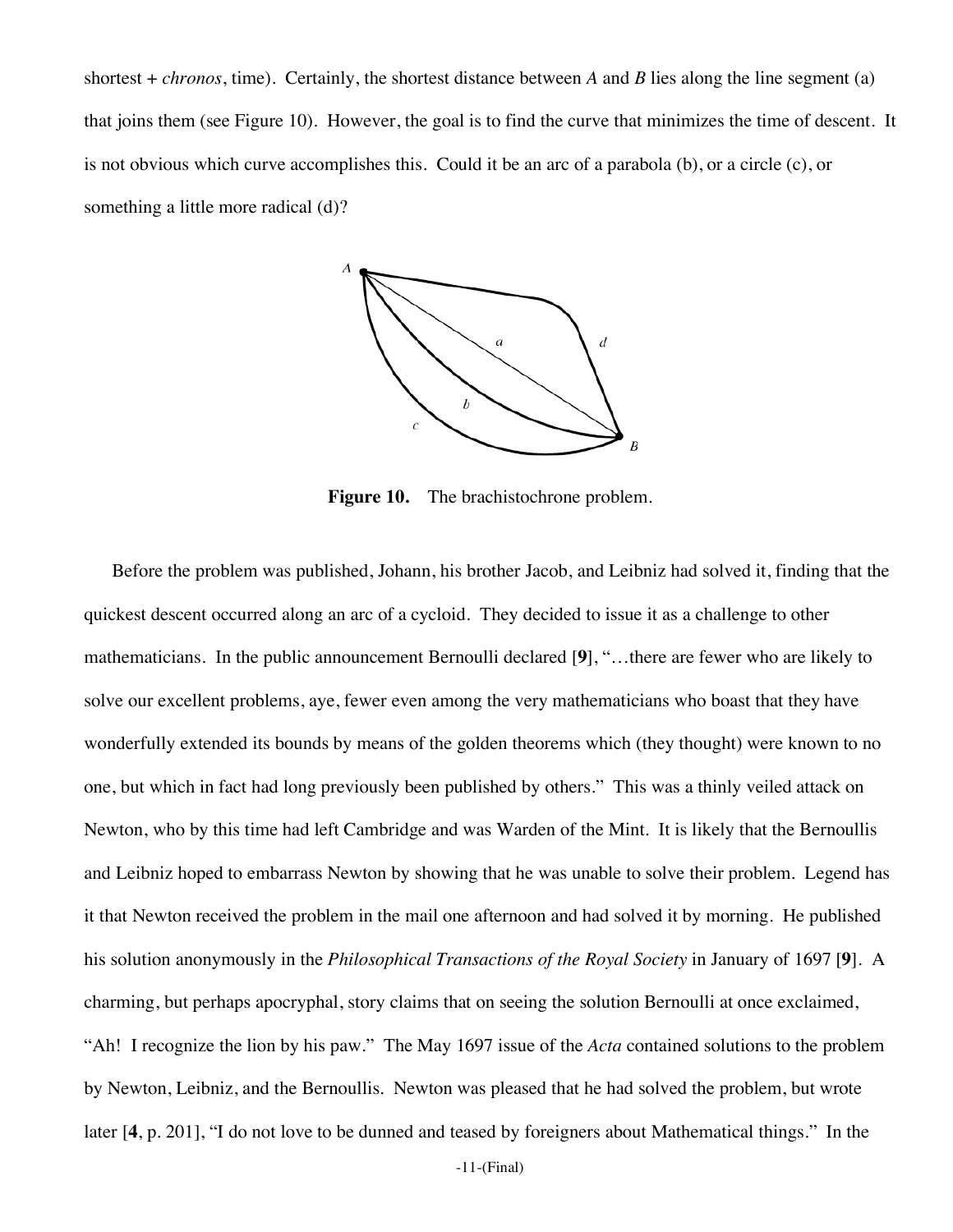end, Bernoulli grudgingly acknowledged Newton's talents and Leibniz, who was embarrassed by the incident, wrote to the Royal Society denying any part in it.

In his published solution, Newton did not actually prove that the cycloidal path gives the shortest time, but instead showed how to construct the cycloid joining any two points. Given points *A* and *B* in a vertical plane, what is needed is the radius of the circle that when rolled along the horizontal line  $\overrightarrow{AC}$ , will generate a cycloid starting at *A* and passing through *B* (see Figure 11). Newton drew an arbitrary cycloid starting at *A* and intersecting line *AB*  $\leftrightarrow$ at *D*. He noted that since all cycloids are similar, it must be that *AD* is to *AB* as the radius of the given circle is to that of the unknown circle. From this proportion the radius of the generating circle of the solution curve can be found [**9**].



**Figure 11.** Newton's solution.

The two Bernoullis found quite different solutions, and the brothers feuded over priority. Each accused the other of plagiarism. Johann began his demonstration with the words "… the reader will be greatly amazed when I say that exactly this cycloid, or tautochrone of Huygens, is our required brachistochrone." His solution is a clever blend of physics and mathematics. He found the problem equivalent to that of determining the path followed by a ray of light as it travels through a transparent medium of steadily decreasing density.

Bernoulli's reasoning proceeds as follows. Begin by assuming that the light passes through a medium consisting of several layers, each with its own uniform density, which decreases as we move down through the layers (see Figure 12). As the ray passes from one layer to the next, its direction changes and its speed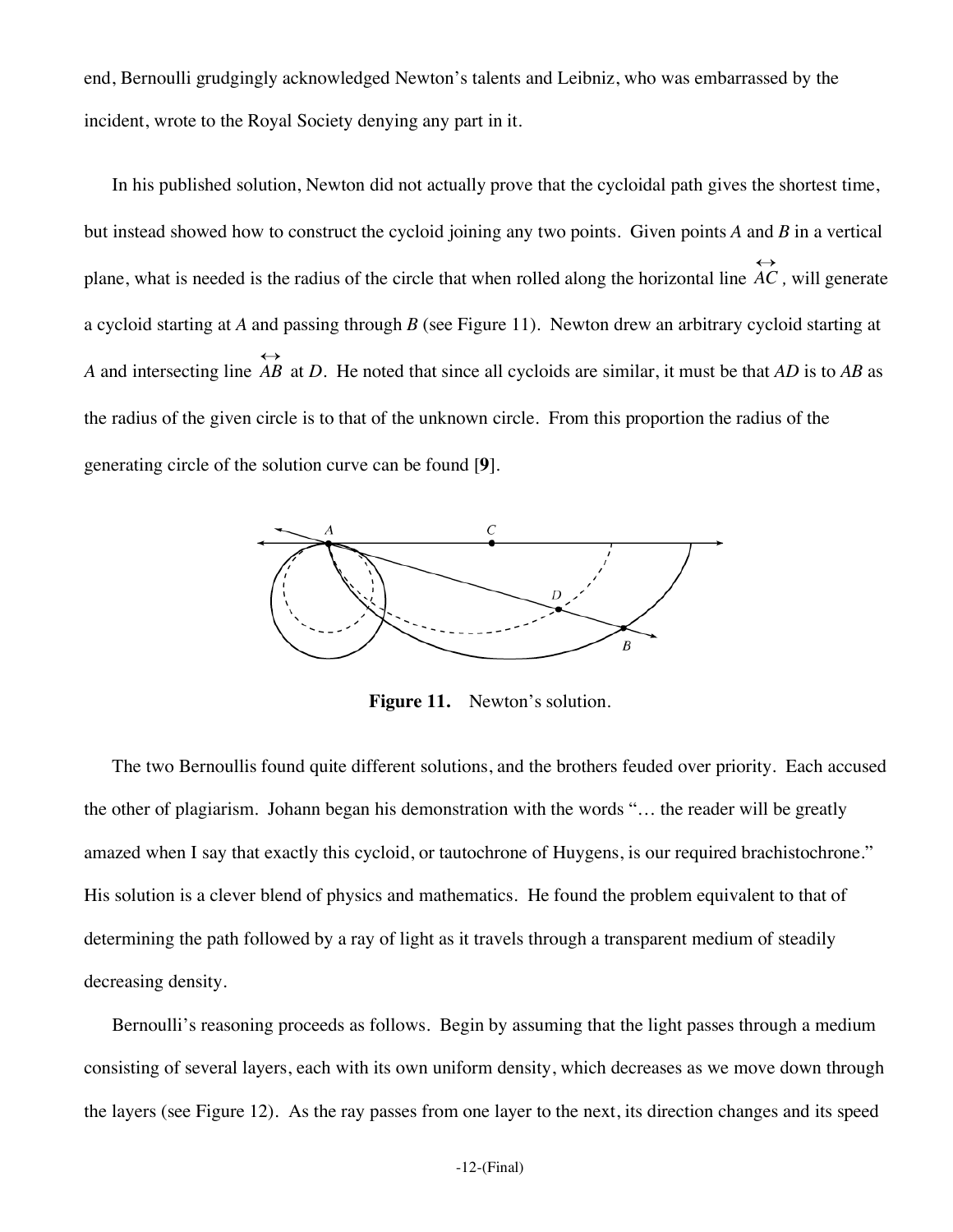increases. Fermat's principle of least time states that as light crosses a boundary between layers, it takes the quickest route from one point to another. Since the light is speeding up, as an object would if it were falling, it seems reasonable that the solution to the brachistochrone might be found by imitating the behavior of light. Note that as the number of layers increases without bound, the path becomes a smooth curve. This analysis led Johann to a differential equation whose solution is the cycloid [**12**, p. 392].



**Figure 12.** The path of light thorough a medium of variable density.

He concluded his demonstration with the words, "…I must voice once more the admiration I feel for the unexpected identity of Huygens' tautochrone, and my brachistochrone… Nature always tends to act in the simplest way, and so it here lets one curve serve two different functions." He was so proud of his discovery that he had inscribed on the title page of his *Collected Works*, the drawing of a dog admiring the figure of a cycloid. A banner over the picture proclaims the Latin motto, "*Supra Invidiam*" – above envy.

Johann's solution to the brachistochrone is clever, but his optical analogy could not be generalized. On the other hand, Jakob's solution attacked the "variable curve" aspect of the problem. That is, the cycloid must be singled out from all possible curves between *A* and *B*. In modern notation his method amounts to

determining the function 
$$
y(x)
$$
 that minimizes the integral  $\frac{1}{\sqrt{2g}} \int_{x_1}^{x_2} \sqrt{\frac{1 + [y'(x)]^2}{y(x)}} dx$ , which represents the

time of descent. Jakob's solution was the first step in the development of the calculus of variations. (See [**3**] and [**5**] for two recent articles in this journal that present modern solutions to the brachistochrone problem.)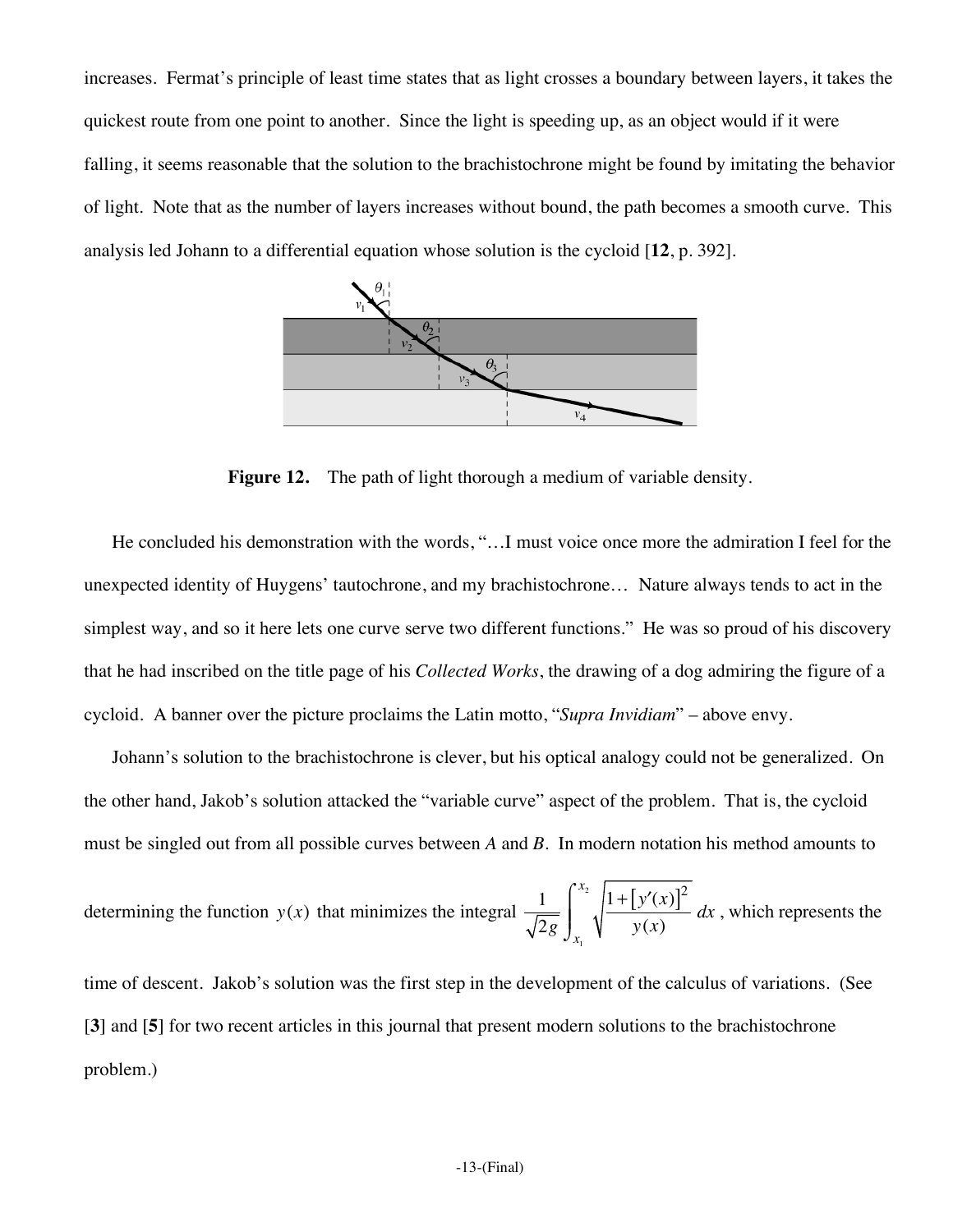# **Concluding remarks**

By the end of the seventeenth century, mathematicians had discovered all of the secrets of the cycloid and turned their attention to other curves. It often happens in the history of mathematics that a certain idea or problem will appear at precisely the right time. This was the case with the cycloid. The discoveries of its beautiful geometric and mechanical properties are closely connected with the history of analytic geometry and the calculus. The challenges and battles that were fought over it led to significant advances. No other curve could have served the same purpose. Certainly, the cycloid has earned the title "The Helen of Geometry."

*Acknowledgments.* The author wishes to thank the editors and anonymous referees for their valuable advice and encouragement.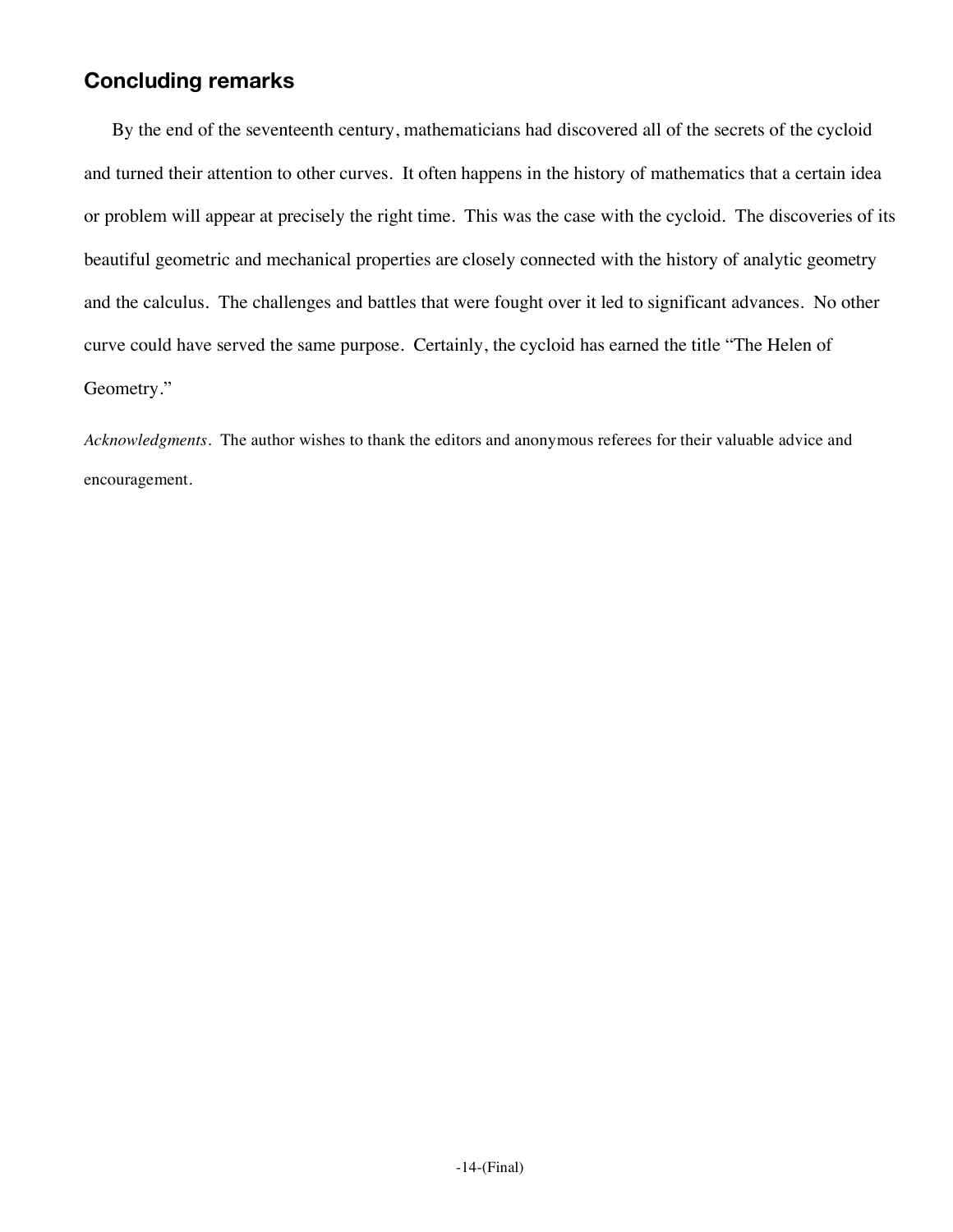#### **References**

- 1. M. E. Baron, *The Origins of the Infinitesimal Calculus*, Pergamon Press, 1969.
- 2. R. Descartes, O*euvres de Descartes,* Vol. 2, published and edited by Adam and Tannery (1973).
- 3. L. A. Dickey, Do dogs know calculus of variations?, this JOURNAL **37** (2006) 20-23.
- 4. W. Dunham, *Journey Through Genius*, Wiley*,* 1990.
- 5. N. P. Johnson, The brachistochrone problem, this JOURNAL **35** (2004) 192-197.
- 6. V. J. Katz, *A History of Mathematics: An Introduction*, 2nd ed., Addison Wesley, 1998.
- 7. J. J. O'Connor and E.F. Robertson, Charles de Bouvelles; available at http://wwwhistory.mcs.st-andrews.ac.uk/Mathematicians/Bouvelles.html
- 8. J. J. O'Connor and E.F. Robertson, Evangelista Torricelli; available at http://wwwhistory.mcs.st-andrews.ac.uk/Mathematicians/Torricelli.html
- 9. J. J. O'Connor and E.F. Robertson, The brachistochrone problem; available at http://wwwhistory.mcs.st-andrews.ac.uk/HistoryTopics/Brachistochrone.html
- 10. B. Pascal, *Oeuvres Completes,* Vol. 7, Desclée de Brouwer (1992).
- 11. P. J. Phillips, Brachistochrone, tautochrone, cycloid–apple of discord, *Math. Teacher* **60** (1967) 506–508.
- 12. D. J. Struik, ed., *A Source Book in Mathematics, 1200–1800*, Harvard Univ. Press, 1969.
- 13. E. Torricelli, 'Torricelli's Preamble', Based on the Italian translation by L. Belloni (cfr.), Torricelli, Opere, Torino, UTET (1975).
- 14. E. Weisstein, Tautochrone Problem–From MathWorld, A Wolfram Web Resource; available at http://mathworld.wolfram.com/TautochroneProblem.html
- 15. E. A. Whitman, Some historical notes on the cycloid, *Amer. Math. Monthly* **50** (1943) 309–315.
- 16. J. G. Yoder, *Unrolling Time: Christiaan Huygens and the Mathematization of Nature*, Cambridge Univ. Press, 1988.